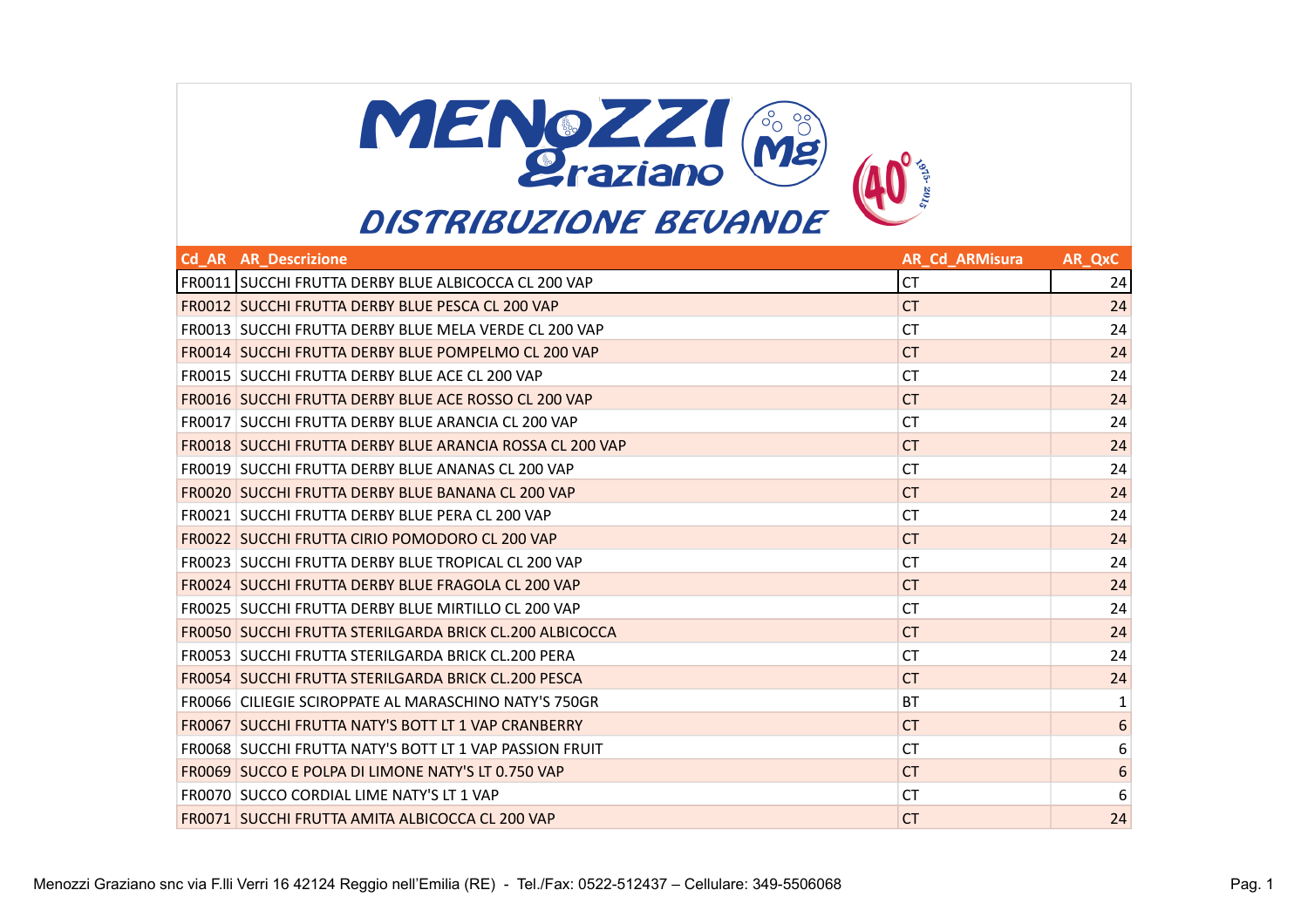

| <b>Cd AR AR Descrizione</b>                              | <b>AR Cd ARMisura</b> | AR QxC |
|----------------------------------------------------------|-----------------------|--------|
| FR0072 SUCCHI FRUTTA AMITA MIRTILLO CL.200               | <b>CT</b>             | 24     |
| <b>FROO73 SUCCHI FRUTTA AMITA ANANAS CL.200</b>          | CT.                   | 24     |
| FR0074 SUCCHI FRUTTA AMITA PERA CL 200 VAP               | <b>CT</b>             | 24     |
| FR0075 SUCCHI FRUTTA AMITA PESCA CL 200 VAP              | CT.                   | 24     |
| FR0076 SUCCHI FRUTTA AMITA POMPELMO CL 200 VAP           | <b>CT</b>             | 24     |
| <b>FROO77 SUCCHI FRUTTA AMITA ACE CL 200 VAP</b>         | <b>CT</b>             | 24     |
| FR0079 SUCCHI FRUTTA AMITA ARANCIO CL 200 VAP            | <b>CT</b>             | 24     |
| <b>FROO81 SUCCHI FRUTTA AMITA MELA VERDE CL 200 VAP</b>  | <b>CT</b>             | 24     |
| FR0085 SUCCHI FRUTTA DERBY BLUE PESCA-MANGO CL 200 VAP   | <b>CT</b>             | 24     |
| <b>FR0101 SUCCHI FRUTTA DERBY MELOGRANO CL 200 VAP</b>   | <b>CT</b>             | 24     |
| FR0123 SUCCHI FRUTTA DERBY BLUE ACE IMMUNITY CL 200 VAP  | <b>CT</b>             | 24     |
| FR0001 SUCCHI FRUTTA BIO PLOSE ALBICOCCA CL.200 VAP      | CT.                   | 24     |
| FR0002 SUCCHI FRUTTA BIO PLOSE ARANCIA CL.200 VAP        | <b>CT</b>             | 24     |
| FR0003 SUCCHI FRUTTA BIO PLOSE ACE CL.200 VAP            | CT.                   | 24     |
| FR0004 SUCCHI FRUTTA BIO PLOSE POMPELMO CL.200 VAP       | <b>CT</b>             | 24     |
| FR0005 SUCCHI FRUTTA BIO PLOSE MELA CL.200 VAP           | CT.                   | 24     |
| FR0006 SUCCHI FRUTTA BIO PLOSE PERA CL.200 VAP           | <b>CT</b>             | 24     |
| FR0007 SUCCHI FRUTTA BIO PLOSE PESCA CL.200 VAP          | <b>CT</b>             | 24     |
| FR0008 SUCCHI FRUTTA BIO PLOSE ANANAS CL.200 VAP         | <b>CT</b>             | 24     |
| FR0009 SUCCHI FRUTTA BIO PLOSE MELAGRANO CL.200 VAP      | <b>CT</b>             | 24     |
| FR0010 SUCCHI FRUTTA BIO PLOSE MIRTILLO CL.200 VAP       | <b>CT</b>             | 24     |
| FR0117 SUCCHI FRUTTA BIO PLOSE POMODORO CL.200 VAP       | CT.                   | 24     |
| FR0057 SUCCHI FRUTTA YOGA BOTT LT 1 PET ACE              | <b>CT</b>             | 6      |
| <b>FROO58 SUCCHI FRUTTA YOGA BOTT LT 1 PET ALBICOCCA</b> | <b>CT</b>             | 6      |